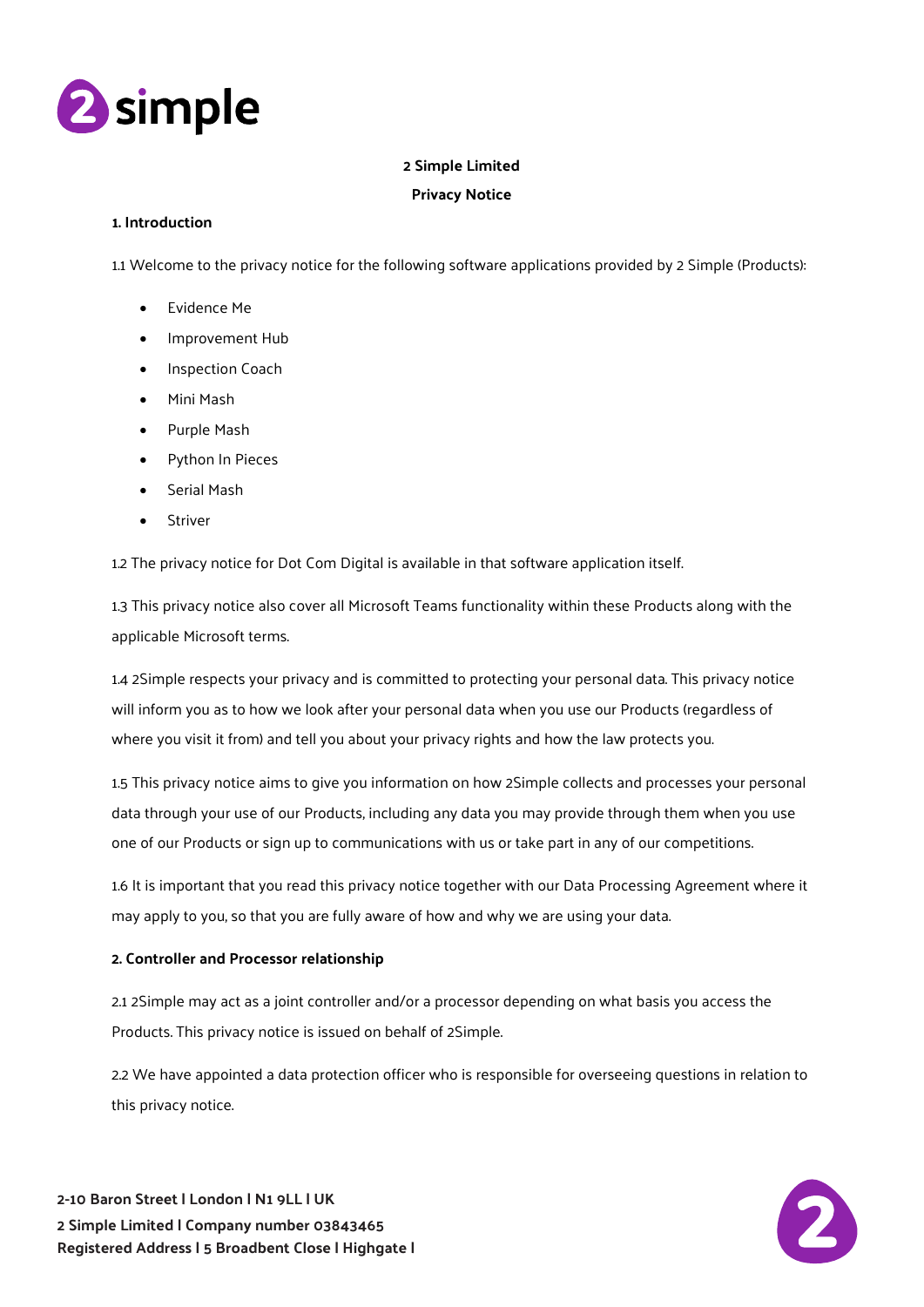

2.3 If you have any questions about this privacy notice, including any requests to exercise your legal rights, please contact the data protection officer using the details set out below.

By email: support@2simple.com

By post: 2 Simple Limited, 2-10 Baron Street, London, England, N1 9LL

By telephone: +44 (0) 20 8203 1781

2.4 You have the right to make a complaint at any time to the Information Commissioner's Office (ICO), the UK supervisory authority for data protection issues (www.ico.org.uk). We would, however, appreciate the chance to deal with your concerns before you approach the ICO so please contact us in the first instance.

## **3. Changes to the privacy notice**

3.1 This version was last updated on 28 May 2021

### **4. The data we Process**

4.1 Personal data, or personal information, means any information about an individual from which that person can be identified. It does not include data where the identity has been removed (anonymous data). We may collect, use, store and transfer different kinds of personal data about you which we have grouped together follows:

4.1.1 Identity Data includes first name, last name, username or similar identifier, title, date of birth and educational cohort.

4.1.2 Contact Data includes billing address, delivery address, email address and telephone numbers.

4.1.3 Transaction Data includes details about payments to and from you and other details of Products you have purchased from us.

4.1.4 Technical Data includes internet protocol (IP) address, your login data, browser type and version, time zone setting and location, browser plug-in types and versions, operating system and platform and other technology on the devices you use to access our Products

4.1.5 Profile Data includes your username and password, your interests, preferences, feedback and survey responses.

4.1.6 Usage Data includes information about how you use our Products.



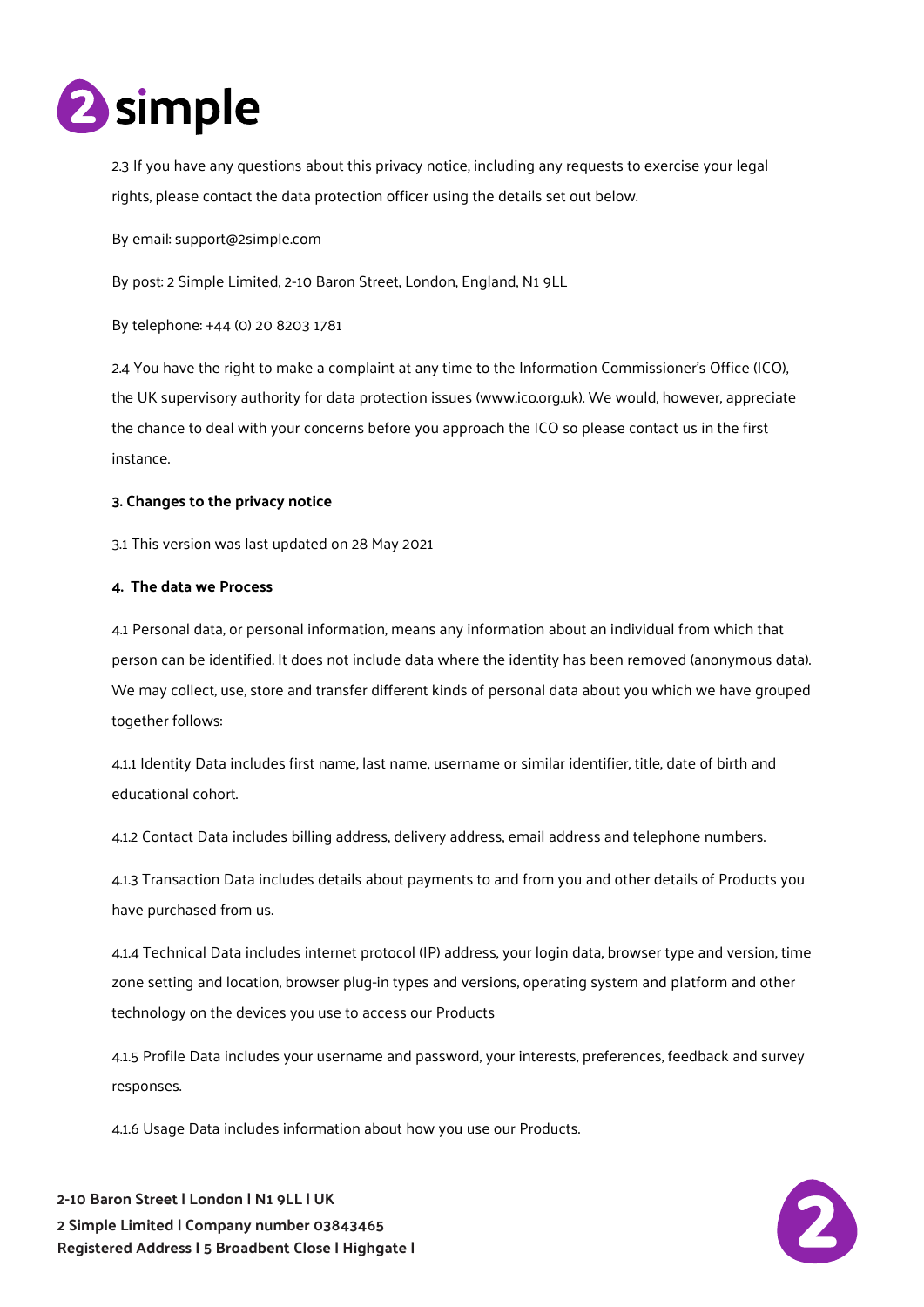

4.1.7 Marketing and Communications Data includes your preferences in receiving marketing from us and our third parties and your communication preferences.

4.1.8 We also collect, use and share Aggregated Data such as statistical or demographic data for any purpose. Aggregated Data may be derived from your personal data but is not considered personal data in law as this data does not directly or indirectly reveal your identity. For example, we may aggregate your Usage Data to calculate the percentage of users accessing a specific service feature. However, if we combine or connect Aggregated Data with your personal data so that it can directly or indirectly identify you, we treat the combined data as personal data which will be used in accordance with this privacy notice.

4.2 We do not collect any Special Categories of Personal Data about you (this includes details about your race or ethnicity, religious or philosophical beliefs, sex life, sexual orientation, political opinions, trade union membership, information about your health and genetic and biometric data). Nor do we collect any information about criminal convictions and offences.

## **5. If you do not provide personal data**

5.1 Where we need to collect and process personal data by law, or under the terms of a contract we have with you and you fail to provide that data when requested, we may not be able to perform the contract we have or are trying to enter into with you (for example, to provide you with goods or services). In this case, we may have to cancel a service you have with us but we will notify you if this is the case at the time.

### **6. How is your personal data provided?**

6.1 We receive personal data through different means including:

6.1.2 Direct interactions. You may give us your Identity, Contact and Financial Data by filling in forms or by corresponding with us by post, phone, email or otherwise. This includes personal data you provide when you:

6.1.2.1 Apply for our Products.

6.1.2.2 Create an account for our Products.

6.1.2.3 Subscribe to our Products.

6.1.2.4 Request marketing to be sent to you.

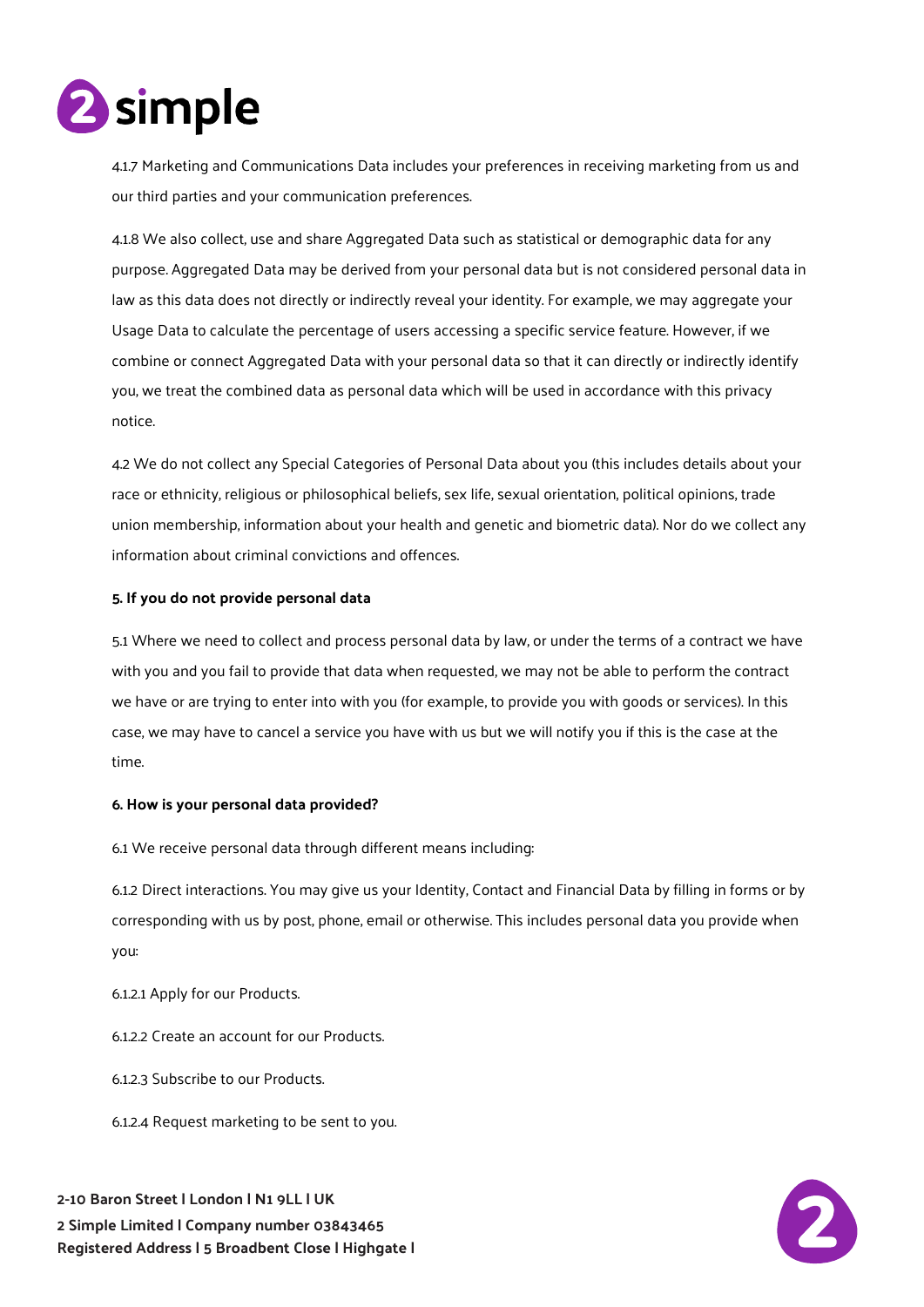

6.1.2.5 Enter a competition, promotion or survey.

6.1.2.6 Give us some feedback.

6.1.3 Automated technologies or interactions. As you interact with our Products we may automatically collect Technical Data about your equipment, browsing actions and patterns. We collect this personal data by using cookies, server logs and other similar technologies.

6.1.4 Third parties or publicly available sources. We may receive personal data about you from various third parties such as:

6.1.4.1 Analytics providers such as Google based outside the EU.

6.1.4.2 Search information providers such as Google based outside the EU.

6.1.4.3 Contact, Financial and Transaction Data from providers of technical, payment and delivery services based inside the EU.

6.1.4.4 Identity and Contact Data from data brokers or aggregators based inside the EU.

6.1.4.5 Identity and Contact Data from publicly availably sources such as Edubase based inside the EU

### **7. How we use your personal data**

7.1 We will only use your personal data when the law allows us to. Most commonly, we will use your personal data in the following circumstances:

7.1.1 Where we need to perform the contract we are about to enter into or have entered into with you.

7.1.2 Where it is necessary for our legitimate interests (or those of a third party) and your interests and fundamental rights do not override those interests.

7.1.3 Where we need to comply with a legal or regulatory obligation.

7.2 Generally we do not rely on consent as a legal basis for processing your personal data other than in relation to sending third party direct marketing communications to you via email or text message. You have the right to withdraw consent to marketing at any time by contacting us.

**8. Purposes for which we will use your personal data** 



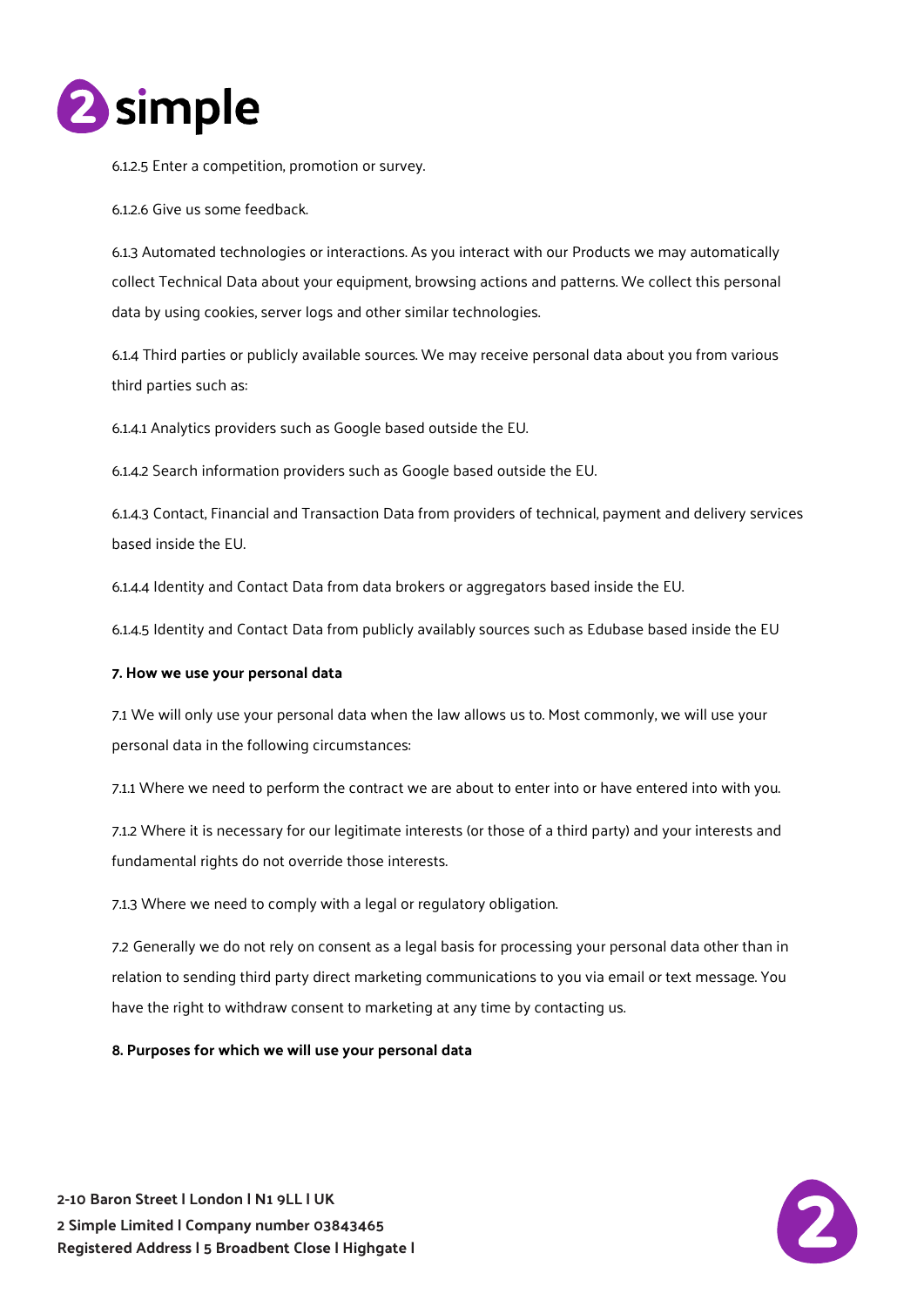

8.1 We have set out below, in a table format, a description of all the ways we plan to use your personal data, and which of the legal bases we rely on to do so. We have also identified what our legitimate interests are where appropriate.

8.2 Note that we may process your personal data for more than one lawful ground depending on the specific purpose for which we are using your data. Please contact us if you need details about the specific legal ground we are relying on to process your personal data where more than one ground has been set out in the table below.

| <b>Purpose/Activity</b>                                            | <b>Type of data</b>                 | Lawful basis for processing including basis                                                 |
|--------------------------------------------------------------------|-------------------------------------|---------------------------------------------------------------------------------------------|
|                                                                    |                                     | of legitimate interest                                                                      |
| To register you as a customer or                                   | (a) Identity                        | Performance of a contract with you                                                          |
| user                                                               | (b) Contact                         |                                                                                             |
| To process and deliver services<br>including:                      | (a) Identity<br>(b) Contact         | (a) Performance of a contract with you<br>(b) Necessary for our legitimate interests (to    |
| (a) Manage payments, fees and                                      | (c) Financial                       | recover debts due to us)                                                                    |
| charges                                                            | (d) Transaction                     |                                                                                             |
| (b) Collect and recover money owed (e) Marketing and               |                                     |                                                                                             |
| to us                                                              | Communications                      |                                                                                             |
| To manage our relationship with                                    | (a) Identity                        | (a) Performance of a contract with you                                                      |
| you which will include:                                            | (b) Contact                         | (b) Necessary to comply with a legal                                                        |
| (a) Notifying you about changes to                                 | (c) Profile                         | obligation                                                                                  |
| our terms or privacy policy<br>(b) Asking you to leave a review or | (d) Marketing and<br>Communications | (c) Necessary for our legitimate interests (to<br>keep our records updated and to study how |
| take a survey                                                      |                                     | customers use our services)                                                                 |
|                                                                    |                                     |                                                                                             |
| To enable you to partake in a                                      | (a) Identity                        | (a) Performance of a contract with you                                                      |
| competition or complete a survey                                   | (b) Contact                         | (b) Necessary for our legitimate interests (to                                              |
|                                                                    | (c) Profile                         | study how customers use our services, to                                                    |
|                                                                    | (d) Usage                           | develop them and grow our business)                                                         |
|                                                                    | (e) Marketing and                   |                                                                                             |
|                                                                    | Communications                      |                                                                                             |
| To administer and protect our                                      | (a) Identity                        | (a) Necessary for our legitimate interests                                                  |
| business and our websites and                                      | (b) Contact                         | (for running our business, provision of                                                     |
| services (including troubleshooting,                               | (c) Technical                       | administration and IT services, network                                                     |
| data analysis, testing, system                                     |                                     | security, to prevent fraud and in the context                                               |
| maintenance, support, reporting                                    |                                     | of a business reorganisation or group                                                       |
| and hosting of data)                                               |                                     | restructuring exercise)                                                                     |
|                                                                    |                                     | (b) Necessary to comply with a legal                                                        |
|                                                                    |                                     | obligation                                                                                  |
| To deliver relevant service content                                | (a) Identity                        | Necessary for our legitimate interests (to                                                  |
| to you and measure or understand                                   | (b) Contact                         | study how customers use our services, to                                                    |
| the effectiveness of this                                          | (c) Profile                         | develop them, to grow our business and to                                                   |
|                                                                    | (d) Usage                           | inform our marketing strategy)                                                              |
|                                                                    | (e) Marketing and<br>Communications |                                                                                             |
|                                                                    | (f) Technical                       |                                                                                             |
|                                                                    |                                     |                                                                                             |

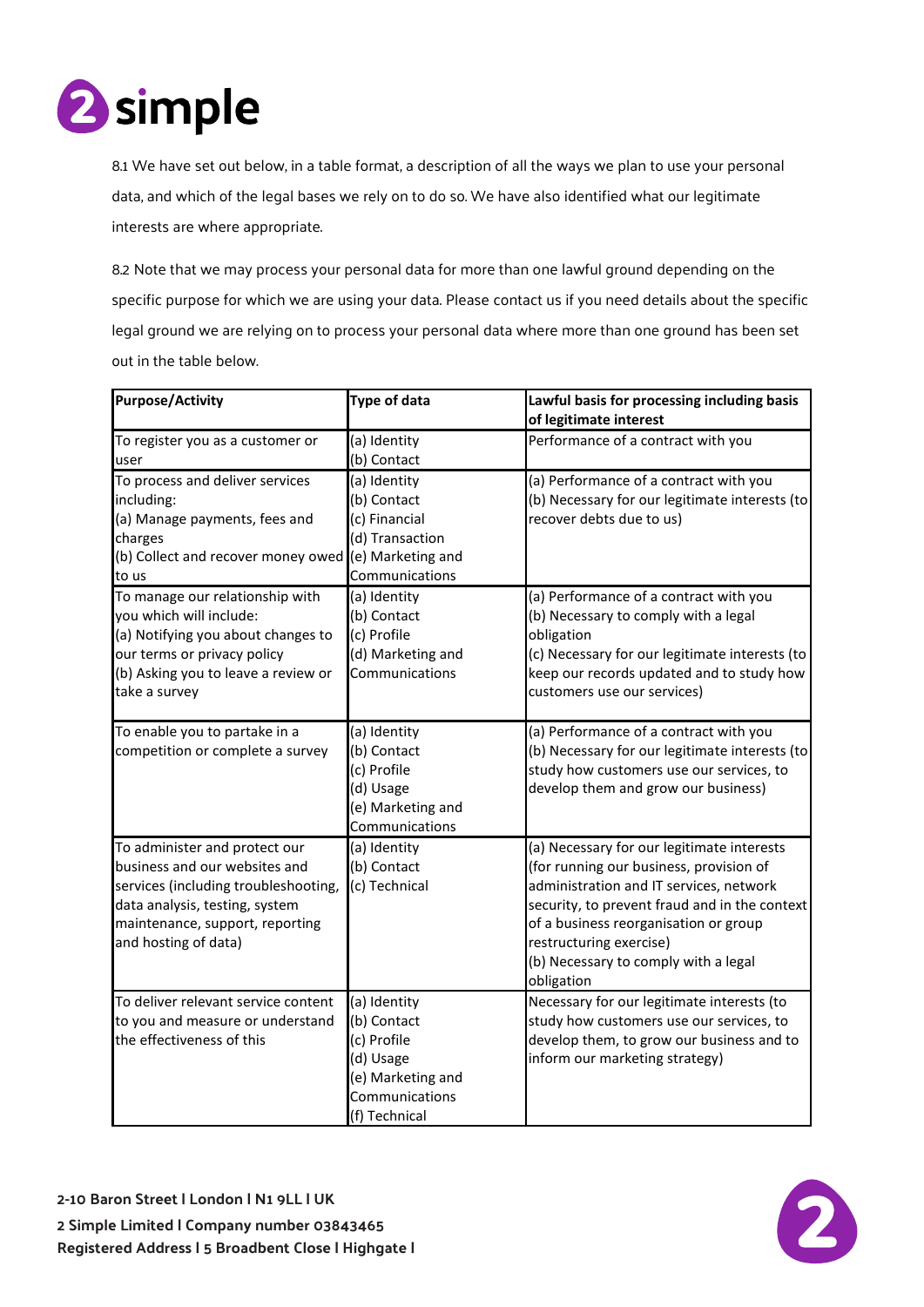

| To use data analytics to improve our (a) Technical<br>websites and services, marketing,<br>customer relationships and<br>experiences | (b) Usage                                                                | Necessary for our legitimate interests (to<br>define types of customers for our services,<br>to keep our website and services updated<br>and relevant, to develop our business and<br>to inform our marketing strategy) |
|--------------------------------------------------------------------------------------------------------------------------------------|--------------------------------------------------------------------------|-------------------------------------------------------------------------------------------------------------------------------------------------------------------------------------------------------------------------|
| To make suggestions and<br>recommendations to you about<br>goods or services that may be of<br>interest to you                       | (a) Identity<br>(b) Contact<br>(c) Technical<br>(d) Usage<br>(e) Profile | Necessary for our legitimate interests (to<br>develop our services and grow our business)                                                                                                                               |

## **9. Marketing**

9.1 We may use your Identity, Contact, Technical, Usage and Profile Data to form a view on what we think you may want or need, or what may be of interest to you. This is how we decide which Products and offers may be relevant for you.

9.2 You will receive marketing communications from us if you have requested information from us or purchased Products from us or if you provided us with your details when you registered for a promotion and, in each case, you have not opted out of receiving that marketing.

### **10. Opting out**

10.1 You can ask us to stop sending you marketing messages at any time by following the opt-out links on any marketing message sent to you or by Contacting us at any time.

## **11. Cookies**

11.1 You can set your browser to refuse all or some browser cookies, or to alert you when websites set or access cookies. If you disable or refuse cookies, please note that some parts of our Products may become inaccessible or not function properly.

### **12. Change of purpose**

12.1 We will only use your personal data for the purposes for which we collected it, unless we reasonably consider that we need to use it for another reason and that reason is compatible with the original purpose. If you wish to get an explanation as to how the processing for the new purpose is compatible with the original purpose, please contact us.

12.2 If we need to use your personal data for an unrelated purpose, we will notify you and we will explain the legal basis which allows us to do so.

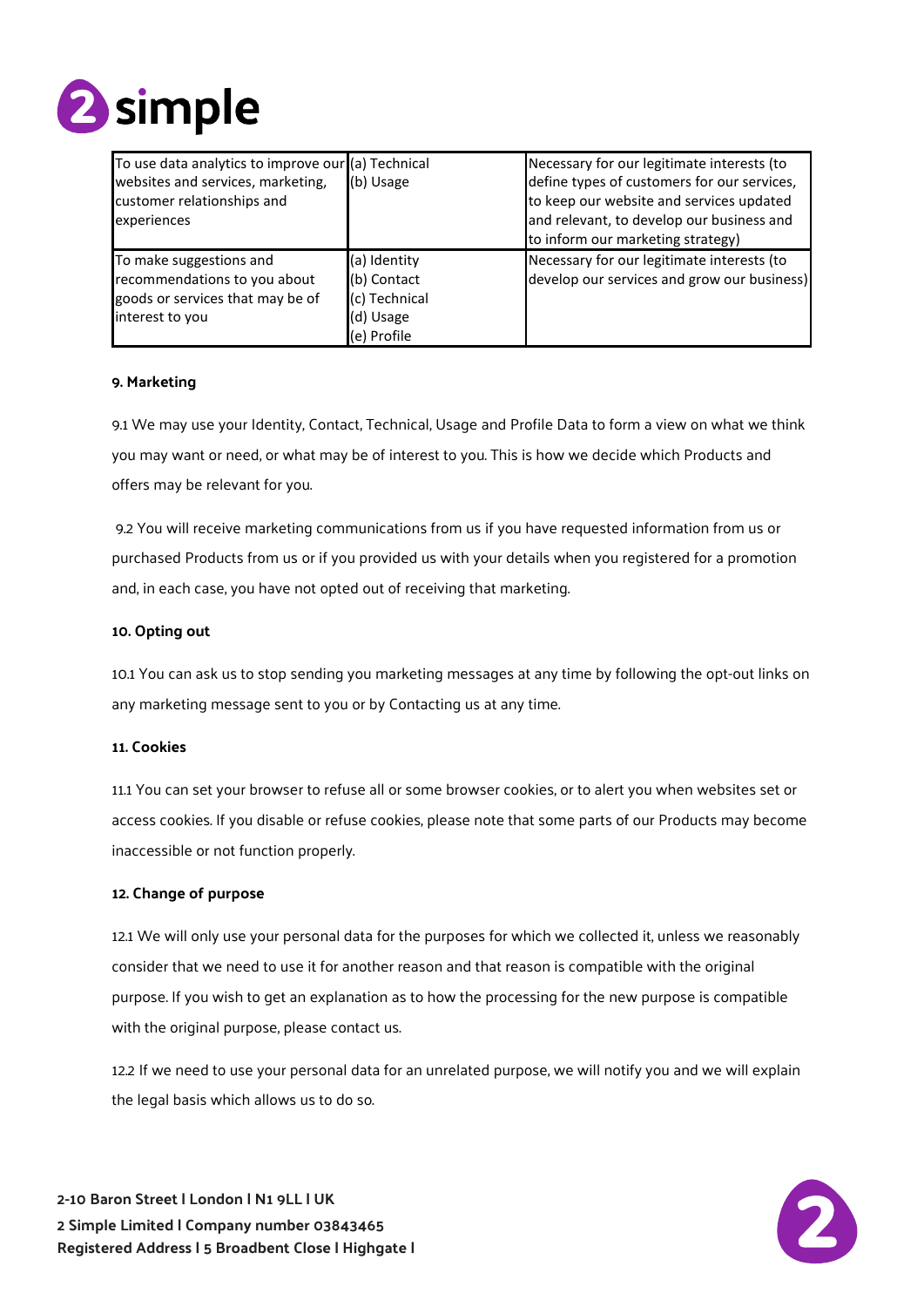

12.3 Please note that we may process your personal data without your knowledge or consent, in compliance with the above rules, where this is required or permitted by law.

## **13. Disclosures of your personal data**

13.1 We may have to share your personal data with the parties set out below for the purposes set out in the table in section 8 above.

13.1.2 Internal Third Parties being other companies in our group acting as joint controllers or processors and who provide IT and system administration services.

13.1.3 External Third Parties, being:

- Service providers acting as processors who provide IT and system administration services.
- Professional advisers acting as processors or joint controllers including lawyers, bankers, auditors and insurers based who provide consultancy, banking, legal, insurance and accounting services.
- HM Revenue & Customs, regulators and other authorities acting as processors or joint controllers based in the United Kingdom who require reporting of processing activities in certain circumstances.

13.1.4 Third parties to whom we may choose to sell, transfer, or merge parts of our business or our assets. Alternatively, we may seek to acquire other businesses or merge with them. If a change happens to our business, then the new owners may use your personal data in the same way as set out in this privacy notice.

13.2 We require all third parties to respect the security of your personal data and to treat it in accordance with the law. We do not allow our third-party service providers to use your personal data for their own purposes and only permit them to process your personal data for specified purposes and in accordance with our instructions.

### **14. International Transfers**

14.1 We do not transfer your personal data outside the European Economic Area.

## **15. Data Security**

15.1 We have put in place appropriate security measures to prevent your personal data from being accidentally lost, used or accessed in an unauthorised way, altered or disclosed. In addition, we limit access to your personal data to those employees, agents, contractors and other third parties who have a

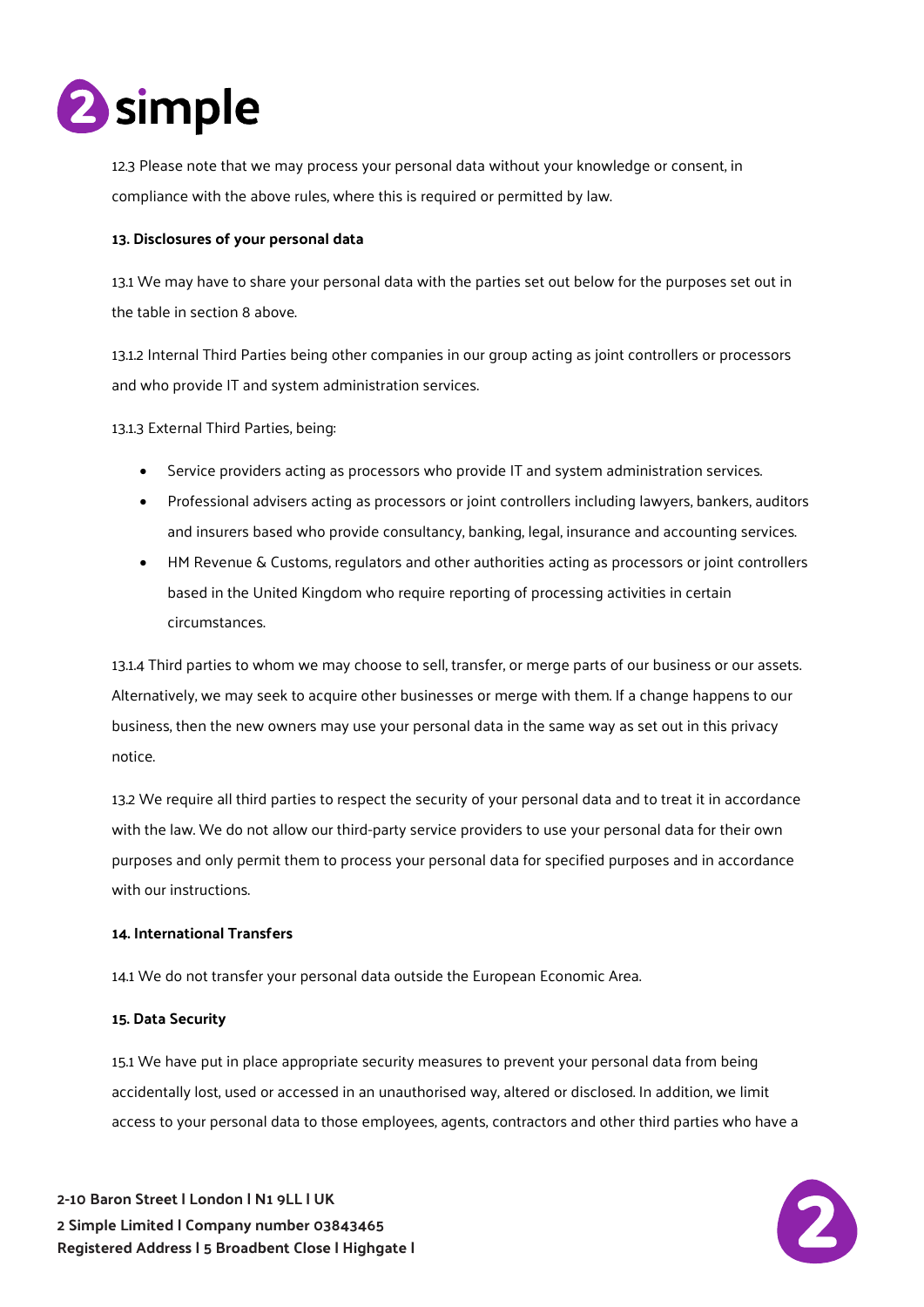

business need to know. They will only process your personal data on our instructions and they are subject to a duty of confidentiality.

15.2 We have put in place procedures to deal with any suspected personal data breach and will notify you and any applicable regulator of a breach where we are legally required to do so.

15.3 More details on data security can be found here: https://help.2simple.com/gdpr/how-we-handlepurple-mash-customer-data

## **16. Data retention**

16.1 We will only retain your personal data for as long as necessary to fulfil the purposes we collected it for, including for the purposes of satisfying any legal, accounting, or reporting requirements.

16.2 To determine the appropriate retention period for personal data, we consider the amount, nature, and sensitivity of the personal data, the potential risk of harm from unauthorised use or disclosure of your personal data, the purposes for which we process your personal data and whether we can achieve those purposes through other means, and the applicable legal requirements.

16.3 By law we have to keep basic information about our customers (including Contact, Identity, Financial and Transaction Data) for six years after they cease being customers for tax purposes.

16.4 In some circumstances you can ask us to delete your data see "request erasure" below for further information.

16.5 In some circumstances we may anonymise your personal data (so that it can no longer be associated with you) for research or statistical purposes in which case we may use this information indefinitely without further notice to you.

### **17. Your legal rights**

17.1 Under certain circumstances, you have rights under data protection laws in relation to your personal data as set out below. If you wish to exercise any of the rights set out above, please contact us. You have the right to:

17.1.1 Request access to your personal data (commonly known as a "data subject access request"). This enables you to receive a copy of the personal data we hold about you and to check that we are lawfully processing it.

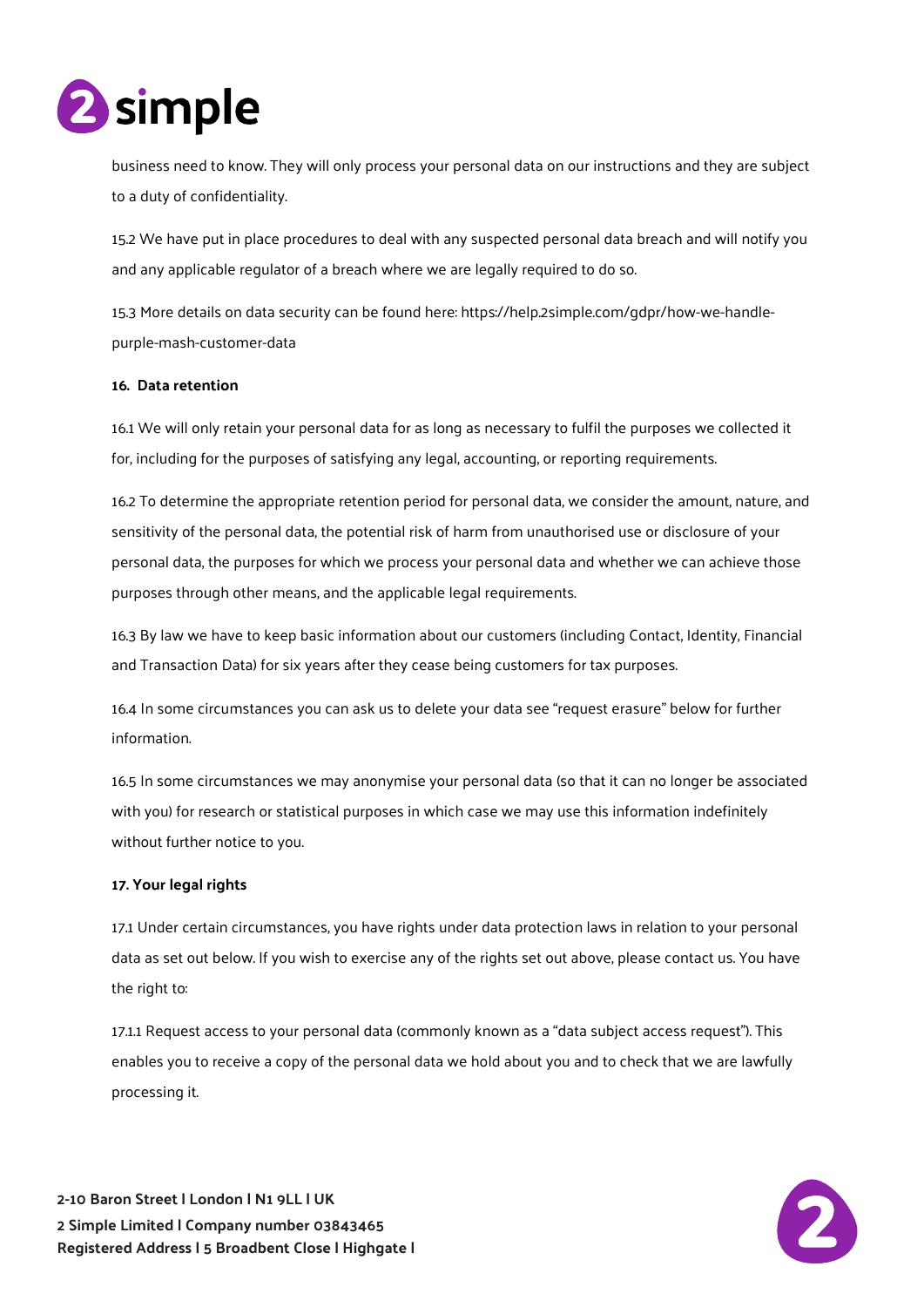

17.1.2 Request correction of the personal data that we hold about you. This enables you to have any incomplete or inaccurate data we hold about you corrected, though we may need to verify the accuracy of the new data you provide to us.

17.1.3 Request erasure of your personal data. This enables you to ask us to delete or remove personal data where there is no good reason for us continuing to process it. You also have the right to ask us to delete or remove your personal data where you have successfully exercised your right to object to processing (see below), where we may have processed your information unlawfully or where we are required to erase your personal data to comply with local law. Note, however, that we may not always be able to comply with your request of erasure for specific legal reasons which will be notified to you, if applicable, at the time of your request.

17.1.4 Object to processing of your personal data where we are relying on a legitimate interest (or those of a third party) and there is something about your particular situation which makes you want to object to processing on this ground as you feel it impacts on your fundamental rights and freedoms. You also have the right to object where we are processing your personal data for direct marketing purposes. In some cases, we may demonstrate that we have compelling legitimate grounds to process your information which override your rights and freedoms.

17.1.5 Request restriction of processing of your personal data. This enables you to ask us to suspend the processing of your personal data in the following scenarios: (a) if you want us to establish the data's accuracy; (b) where our use of the data is unlawful but you do not want us to erase it; (c) where you need us to hold the data even if we no longer require it as you need it to establish, exercise or defend legal claims; or (d) you have objected to our use of your data but we need to verify whether we have overriding legitimate grounds to use it.

17.1.6 Request the transfer of your personal data to you or to a third party. We will provide to you, or a third party you have chosen, your personal data in a structured, commonly used, machine-readable format. Note that this right only applies to automated information which you initially provided consent for us to use or where we used the information to perform a contract with you.

17.1.7 Withdraw consent at any time where we are relying on consent to process your personal data. However, this will not affect the lawfulness of any processing carried out before you withdraw your consent. If you withdraw your consent, we may not be able to provide our Products to you. We will advise you if this is the case at the time you withdraw your consent.